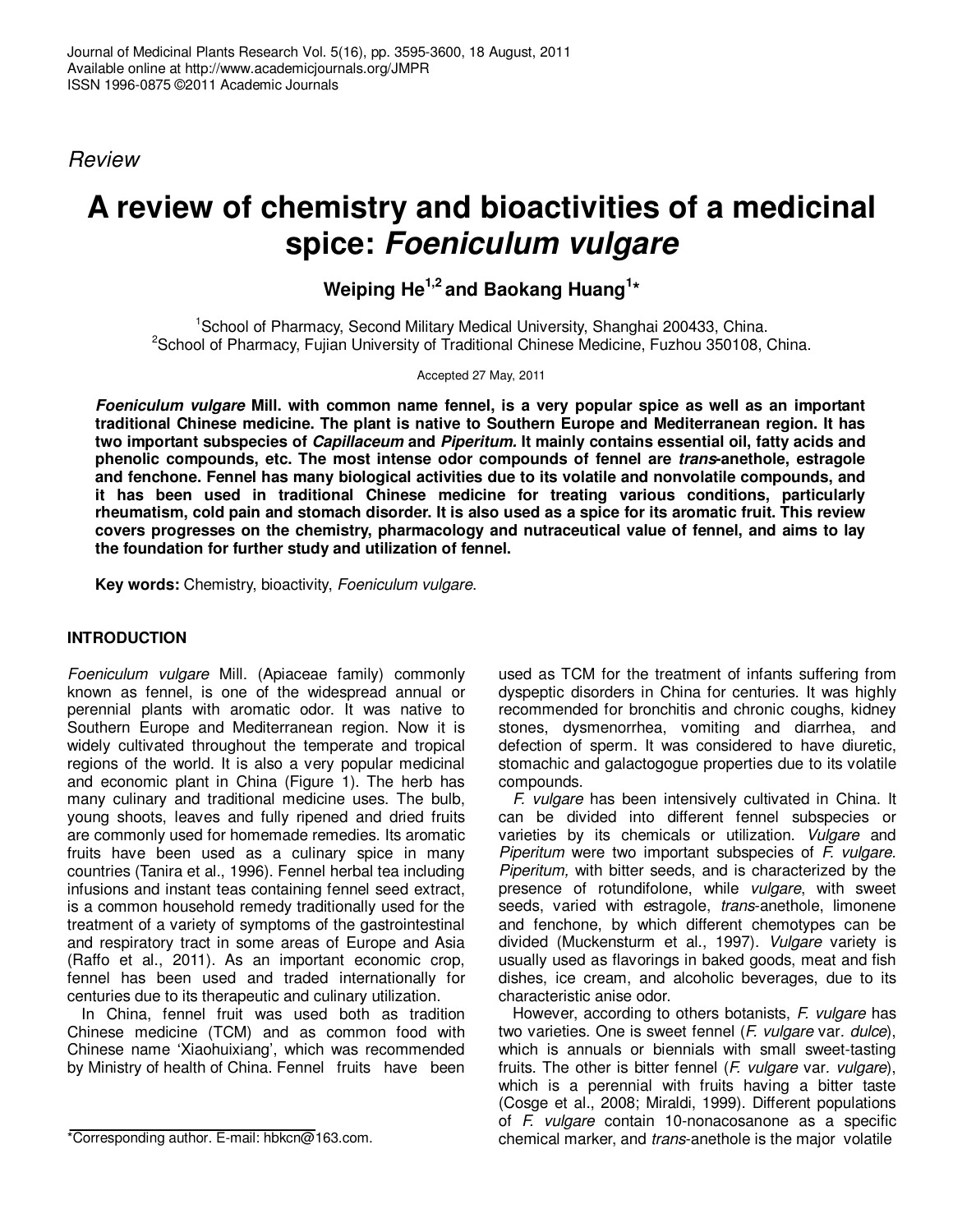

**Figure 1.** The plant of *Foeniculum vulgare growing* in Shanghai.

constituent. This review aims to report the bioactive components of the fennel and their pharmacology, and to lay the foundation for further study and utilization of fennel.

#### **CHEMICAL COMPOSITION**

The chemical constituents from the fennel include essential oil, fatty acid, phenylpropanoids, monoterpenids, sesquiterpenes, coumarins. It also contains triterpenoids, tannins, flavonoids, cardiac glycosides, saponins, and other types of compounds.

#### **Essential oil**

In western countries, essential oil of fennel fruits (referred as fennel oil) was used for flavouring purpose, cosmetic and pharmaceutical products (Bilia et al., 2000). The volatile compounds of fennel fruits were well studied by hydrodistillation, extraction with classical solvents, supercritical fluid extraction (SFE), headspace solvent microextraction and solid-phase microextraction (SPME) (Damjanovic et al., 2005; Tschiggerl et al., 2010). The relative content of essential oil in fennel fruits was about 3.00% by weight.

The prominent component of oil was *trans*-anethole (70.1%) and the most intense odor compounds of fennel

fruits were *trans*-anisole, estragole, fenchone and 1 octen-3-ol. (Diaz-Maroto et al., 2005; Mimica-Dukie´et al., 2003). Napoli et al. (2010) identified 78 compounds from fennel fruits by GC-FID-MS, representing more than 98% of the oils. They can be divided into monoterpene<br>hydrocarbons, oxygenated monoterpenes and hydrocarbons, oxygenated monoterpenes and phenylpropanoids. The main compound estragole was ranging from 34 to 89%. The essential oil of bitter fennel fruits was characterized by relatively high concentrations of α-pentene and fenchone, and low concentrations of *trans*-anethole and estragole, unlike sweet fennel oils (Akgül and Bayrak, 1988).

#### **Fatty acids**

The fruits of fennel contain about 20% fatty acids and petroselinic acid is a characteristic fatty acid of fennel oil. The level of petroselinic acid could be as high as 70 to 80% (Reiter et al., 1998; Charvet et al., 1991). The sweet fennel and bitter fennel showed no obvious differences in oil content and fatty acid composition (Cosge et al., 2008). The chemical analysis of the acetone extract of fennel showed that linoleic acid (54.9%), palmitic acid (5.4%) and oleic acid (5.4%) were major components in acetone extract (Singh et al., 2006).

#### **Phenolic compounds**

There has been a growing interest in phenolic components of fruits and vegetables, which may promote human health or lowering the risk of disease. Aqueous extract of fennel fruits contains rich phenolic compounds. Many of them have antioxidant activities, such as 3 caffeoylquinic acid, 4-caffeoylquinic acid, 1.5-Odicaffeoylquinicacid, rosmarinic acid, eriodictyol-7-Orutinoside, quercetin-3-O-galactoside, kaempferol-3-Orutinoside and kaempferol-3-O-glucoside. Besides, these compounds, fennel was reported containing hydroxylcinnamic acid derivatives, flavonoid glycosides and flavonoid aglycones (Parejo et al., 2004).

### **Flavonoids**

Flavonoids were generally considered as an important category of antioxidants in the human diet. Flavonoids were rich in the plants of Apiaceae family. It was reported that the presence of flavonol glycosides in fennel species was related to their morphological heterogeneity and variation, and some flavonoids such as quercetin arabinoside were identified from *F. vulgare* (Harborne et al., 1971, 1972, 1984). Total flavonoid contents of the hydroalcoholic extracts were about  $12.3 \pm 0.18$  mg/g. Flavonoids such as quercetin, rutin and isoquercitrin were reported to have the immunomodulatory activities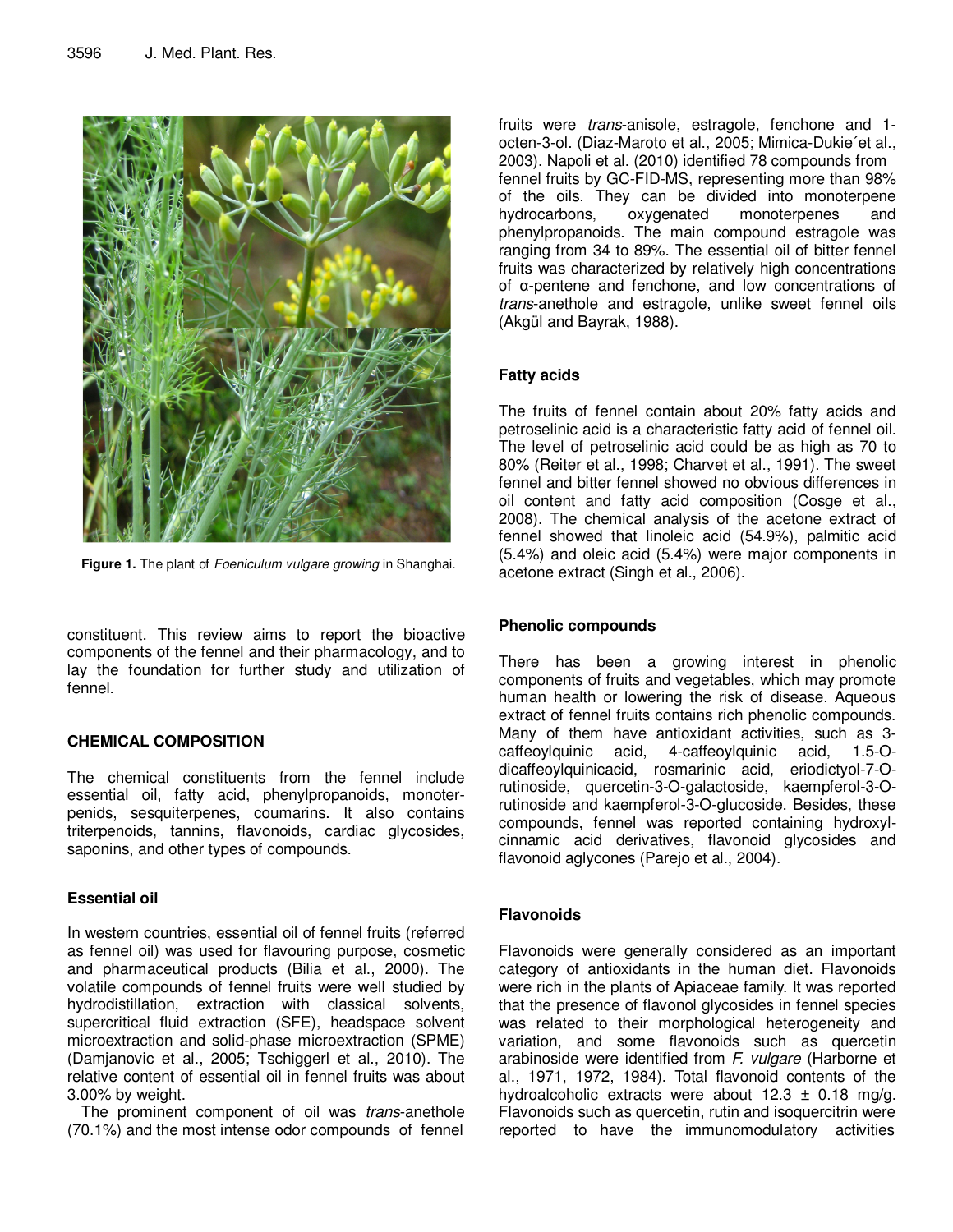(Cherng et al., 2008).

#### **Polyacetylenes**

Polyacetylenes were chemosystematic marker compounds for Apiaceae and exhibited potential detrimental bioactivities for the human consumer. Falcarindiol and falcarinol are contained in fennel at trace amounts (less than 0.3 mg/g) (Christian et al., 2005). Fennel bulbs also contain polyacetylenes including falcarinol, falcarindiol and falcarindiol-3-acetate. Thermal processing had effect on these components. When compared to raw unprocessed fennel bulbs, boiling resulted in a significant decrease in the levels of polyacetylenes, and roasting resulted in a significant decrease in falcarindiol, falcarindiol-3-acetate, and falcarinol by 81, 78 and 66%, respectively (Rawson et al., 2011).

#### **BIOLOGICAL ACTIVITY**

Fennel has many biological activities due to its volatile and nonvolatile compounds. It is prescribed as an aromatic stomachic in TCM to treat various conditions, particularly rheumatism, cold pain and stomach. Fennel essential oil possessed carminative and stimulant activities as well as spasmolytic actions on the smooth muscles of experimental animals (Khan et al., 2009). Furthermore, it possessed analgesic, anti-inflammatory and antioxidant activities (Choi and Hwang, 2004). Oral administration of methanol extract of fennel exhibited inhibitory effect against acute and subacute inflammatory diseases and showed a central analgesic effect by inhibition of the Type IV allergic reactions.

It significantly increased the specific activities of superoxide dismutase (SOD) and catalase, meanwhile significantly decreased the high density lipoprotein– cholesterol level, thus decreasing the peroxidative damage (Choi and Hwang 2004). The essential oil of fennel exhibited antibacterial and antiviral activities (Ruberto et al., 2000; Shukla et al., 1988). The aqueous and ethanol extracts of fennel exhibited potential antioxidant properties in vitro studies (Oktay et al., 2003). Methanol extracts of the whole plant of fennel administered for four successive days ameliorated the amnesic effect of scopolamine (0.4 mg/kg) and aging induced memory deficits in mice. It might be useful for the treatment of cognitive disorders such as dementia and Alzheimer's disease (Joshi, 2006).

#### **Antioxidant activities**

Naturally-occurring antioxidants can be used to protect human beings from oxidative stress damage (Scalbert et

al., 2005). Fennel was known as excellent sources of nature antioxidants and contributed to the daily antioxidant diet (Shahat et al., 2011). Wild fennel was found to exhibit a radical scavenging activity with higher content phenolic and flavonoid than medicinal and edible fennel, and the aerial parts of the Italian populations showed the highest DPPH scavenging activity (Faudale et al., 2008). Phenolic compounds of fennel, including caffeoylquinicad, Rosmarinicacid, eriodictyol-7-Orutinoside, quercetin-3-O-galactoside and kaempferol-3- O-glucoside, showed antioxidant activities (Parejo et al., 2004). The volatile oil showed strong antioxidant activity in comparison with butyrated hydroxyanisole (BHA) and butylated hydroxytoluene (BHT) (Singh, 2006). Ethanol and water extracts of fennel showed less antioxidant activity compared with essential oil (Diaz-Maroto et al., 2005).

#### **Acaricidal and larvicidal activities**

Since many natural products were largely free from adverse effects and have excellent biological activity, they may provide an alternative to currently use mite-control agents to control stored-food mites (Kim et al., 2004; Kim et al., 2001). Fennel oil show significant acaricidal activity against *Dermatophagoides farinae* and *Dermatophagoides pteronyssinus*.

The major bioactive component is fenchone. *P*anisaldehyde was the most toxic compound to *D. farinae*  and is much more effective compared with benzyl benzoate hymol and estragol (Lee, 2004). While carvone was characterized as bioactive constituent to *Tyrophagus putrescentiae*. They might be as potential house dust mite control agents or as potential stored-food mite control agents (Lee et al., 2006).

It was acknowledged that various plant oils or extracts can exert toxic activity against mosquito species. The fennel extracts was reported to have insecticidal activity against different mites and insects (Mimica-Dukić et al., 2003). Fennel essential oil at a concentration of 40 mg/L was sufficient to register 50% mortality for the second instars larvae after 2 h exposition time. Moreover, concentration at 60 mg/L after 4 h exposition time ensured 90% mortality for the fourth instars larvae (Zoubiri et al., 2011). *Trans*-anethole (72.27 to 74.18%), fenchone (11.32 to 16.35%) and methyl chavicol (3.78 to 5.29%) were main constituents of the fennel extracts. *Trans*-anethole was known to have effective larvicidal activity against mosquito species (Conti et al., 2010; Chantraine et al., 1998; Cheng et al., 2004).

Extracts of fennel were toxic against *Culex pipiens* larvae, and terpineol and 1,8-cineole were the most effective components against *Anopheles dirus* and *Aedes aegypti*, which suggested fennel was an alternative use of synthetic insecticides (Traboulsi et al., 2005; Kim et al., 2001; Lee et al., 2006).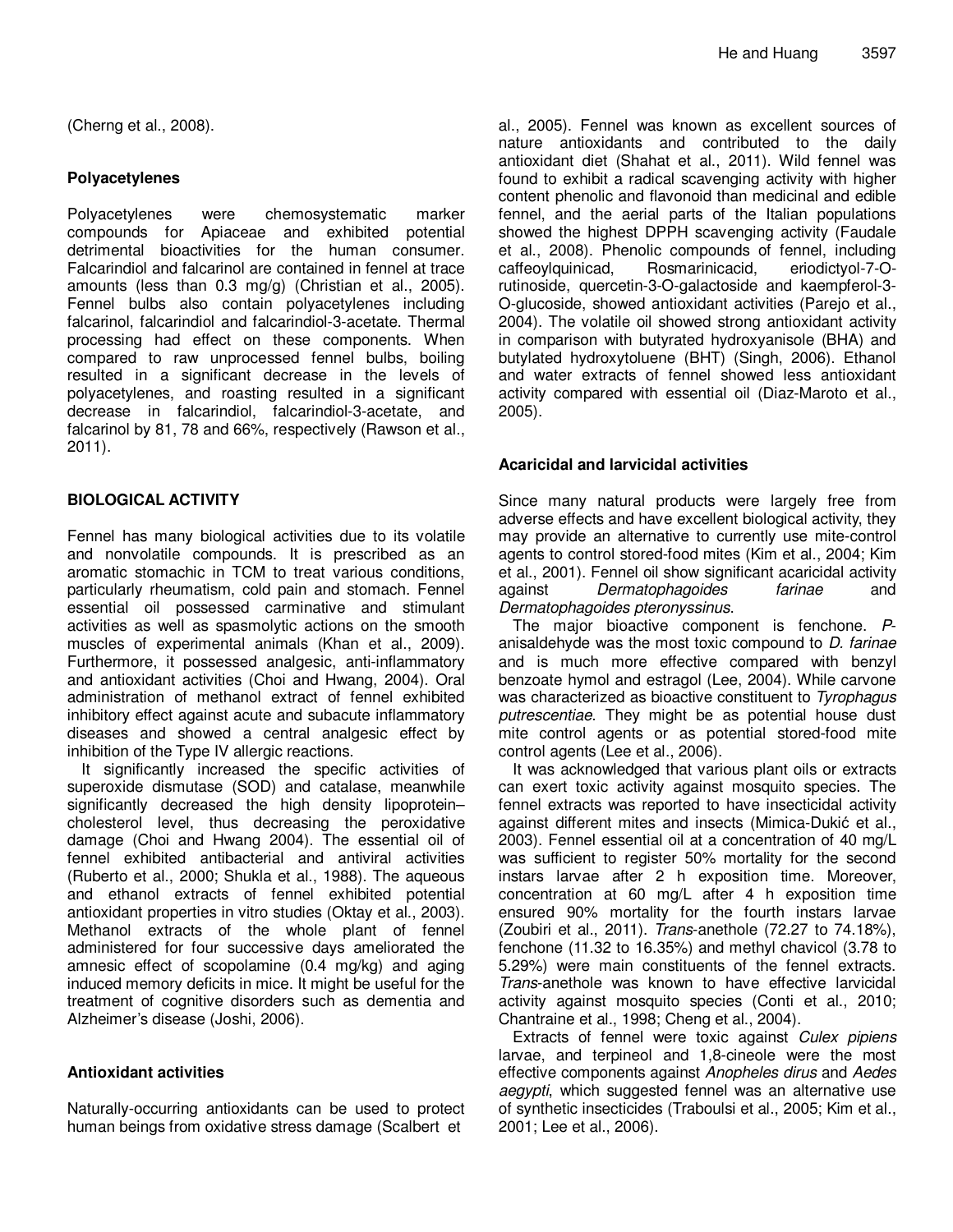#### **Antimicrobial, antibacterial and antifungal activities**

The antimicrobial activity of plant oils and extracts has been recognized for many years, and they have many applications, including raw and processed food preservation, pharmaceuticals, alternative medicine and natural therapies. The chloroform soluble fraction from the stems of fennel exhibited a potent antimicrobial activity against bacteria and fungi. Dillapional, scopoletin, dillapiol, bergapten, imperatorin, psolaren and dillapional were found to be antimicrobial principles against *Bacillus subtilis*, *Aspergillus niger* and *Cladosporium cladosporioides* (Kwon et al., 2002).

Essential oils from the fruits of fennel showed significant antibacterial activity to *Escherichia coli* and *Bacillus megaterium* (Araque et al., 2007; El-Adly et al., 2007). Fennel essential oils may be useful natural bactericides for the control of bacterial diseases of plants. Chloroform soluble fraction from *F. vulgare* exhibited potent antimicrobial activity against bacteria and fungi. Dillapional, scopoletin, dillapiol, bergapten, imperatorin and psolaren were found to be antimicrobial principle of fennel against *B. subtilis*, *A. niger* and *C. cladosporioides* (Kwon et al., 2002).

Essential oils of *F. vulgare*, anethole, fenchone and camphor showed antifungal activities against *C. cladosporioides*, *Penicillium helianthi* and *Trichophyton mentagrophytes*, compared with a standard mycotoxic bifonazol, *Penicillium ochrochloron, Penicillium funiculosum and Trichoderma viride* were the most resistant species (Mimica-Duki et al., 2003; Singh et al., 2006).

Dichloromethane extracts and essential oils from *F. vulgare* showed antifungal activity against *Candida albicans*. It could be the candidate for a new antifungal agent for candidiasis and other fungal diseases (Park et al., 2010).

#### **Hepatoprotective activity**

Fennel essential oil could inhibit the  $CCI<sub>4</sub>$  induced acute hepatotoxicity by decreasing levels of serum aspirate aminotransferase (AST), alanine aminotransferase (ALT), alkaline phosphatase (ALP) and bilirubin. D-limonene and β-myrcene of the oil might be the potential candidates (Ozbek et al., 2003).

#### **Estrogenic activity**

Since the discovery of the estrus inducing effects of some plant products in 1926, considerable effort has been devoted to the isolation and structural and pharmacological characterization of phytoestrogens, including flavonoids, isoflavonoids, chalcons, coumestans,

stilbenes, lignans, saponins, and essential oils,etc. (Lóránd et al., 2010; Shaaya et al., 1997). Fennel oil was reported to exhibit estrogenic activity, promote menstruation, alleviate the symptoms of female climacteric, and increase libido (Albert-Puleo, 1980). The mechanism was probably different from that of oxytocin and PGE2. It may be used for alleviation of dysmenorrhea sequalee (Albert-Puleo, 1980; Ostad et al., 2001).

#### **Flavor and nutraceutical properties**

The Mediterranean diet was currently attracting considerable interest because of its likely health benefits (Willett, 1994). Due to unique and preferred flavour and aroma, dried seeds of sweet fennel were commonly used in cooking as kitchen vegetable. Fennel seeds are used for savory formulations, sauces, liqueurs, confectionery, cookies, cheeses, sauces, pickles and beverages, etc. Medicinal diet, also called 'yaoshan' in Chinese, was very popular in china, such as 'sausages fried fennel leaves', 'shredded pork fennel'. The swollen bases of fennel were freshly consumed in salad, cooked fish for grilling, preserve food, and bread bouillons.

In addition, fennel provided an excellent source of potassium, calcium, magnesium, iron, phosphorous and zinc (Trichopoulou et al, 2000). Different parts of fennel all have nutritional values. They contained rich carbohydrates, sugars, fatty acid, mucilage and vitamin A. Fennel is a health food which can be used to reduce the potential of lung cancer, asthma and prevent thrombosis and atherosclerosis (Vardavas et al., 2006). However, this herb or preparations containing fennel are not suggested for small children or pregnant women and should not be used for a prolonged period of time, though it was highly appreciated as a carminative for its mild flavor and good tolerance in infant care (Raffo et al., 2011).

#### **CONCLUSIONS**

Fennel has been used as food and medicine with long history in central Europe and Mediterranean region as well as in China. It is also a flavor food with health value. Numerous compounds including *trans*-anethole, estragole, fenchone, sesquiterpenoids, coumarins and polyphenolics were isolated from this plant, most of which exhibited significant bioactivities. The fennel has potential beneficial therapeutic actions in the management of bacterial and fungal infections and colic pain. Both the fruit and whole plant of this plant might be the source of chemical and biological materials in future. For further utilization of this plant, systematic phytochemical and biological mechanic studies are needed.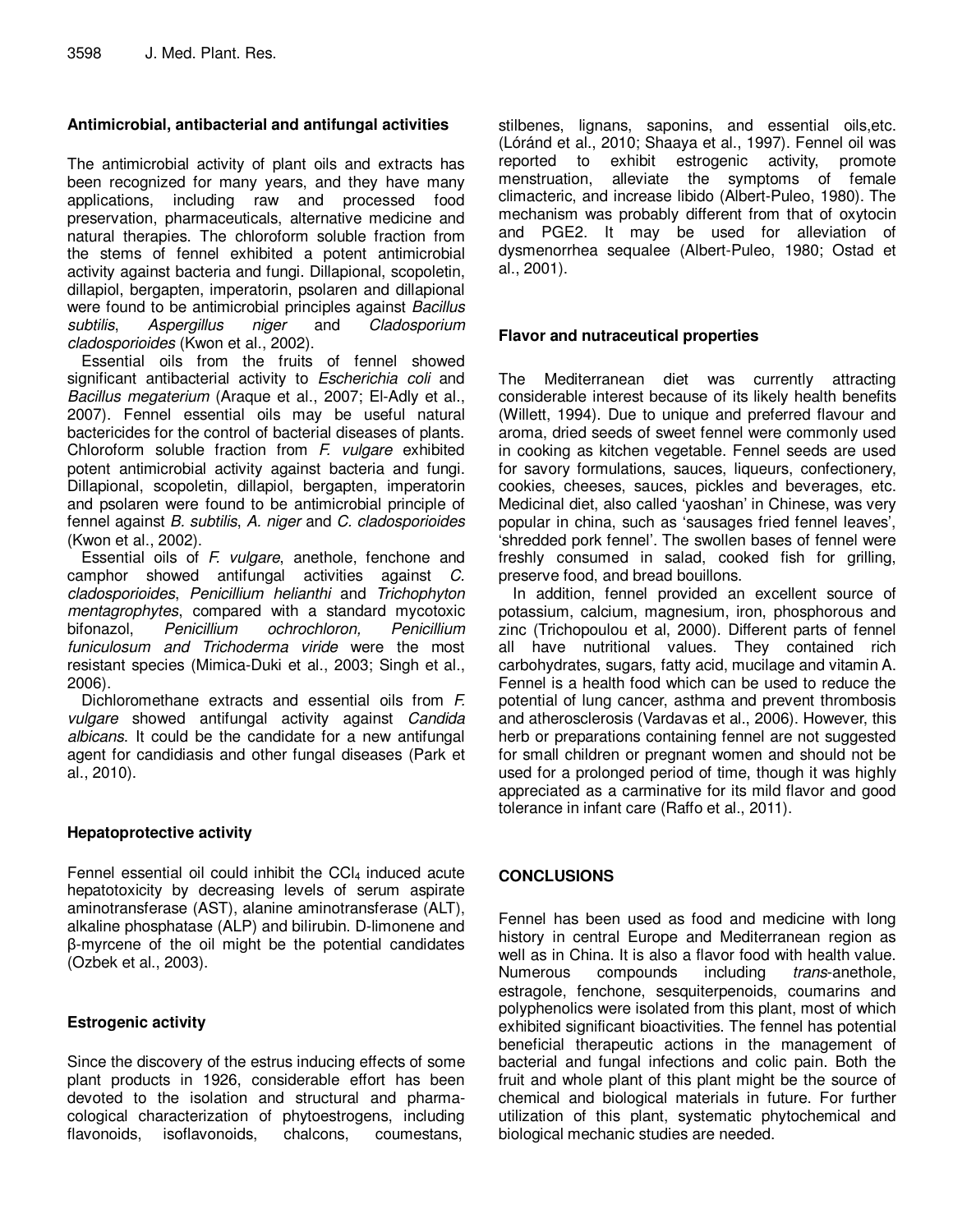#### **REFERENCES**

- Akgül A, Bayrak A (1988). Comparative volatile oil composition of various parts from Turkish bitter fennel (*F. vulgare var. vulgare*). Food Chem., 30(4): 319-323.
- Albert-Puleo M (1980). Fennel and anise as estrogenic agents. J. Ethnopharm., 2: 337-344.
- Araque M, Rojas LB, Usubillaga A (2007). Antibacterial activity of essential oil of *F. vulgare* Miller against multiresistant Gram-negative bacilli from nosocomial infections. Science, 15(3): 366-370.
- Bilia AR, Fumarola M, Gallori S, Mazzi G, Vincieri FF (2000). Identification by HPLC-DAD and HPLC-MS analyses and quantification of constituents of fennel teas and decoctions. J. Agric. Food Chem., 48: 4734-4738.
- Chantraine JM, Laurent D, Ballivian C, Saavedra G, Ibanez R, Vilaseca LA (1998). Insecticidal activity of essential oils on *Aedes aegypti* larvae. Phytother. Res., 12(5): 350-354.
- Charvet AS, Commeau LC, Gaydon EM (1991). New preparation of pure petroselinic petroselinic acid from fennel oil. J. Am. Oil Chem. Soc., 68(6): 604-607.
- Cheng S, Liu J, Tsai K, Chen W, Chang S (2004) Chemical composition and mosquito larvicidal activity of essential oils from leaves of different *Cinnamomum osmophloeum* provenances*.* J. Agric. Food Chem., 52: 4395-4400.
- Cherng JM, Chiang W, Chiang LC (2008). Immunomodulatory activities of common vegetables and spices of Umbelliferae and its related coumarins and flavonoids. Food Chem., 106(3): 944-950.
- Choi EM, Hwang JK (2004). Anti-inflammatory, analgesic and antioxidant activities of the fruit of *Foeniculum vulgare*. Fitoterapia, 75(6): 557-565.
- Christian Z, Karin J, Markus G; Birthe S, Ellisabeth MS, Judith M, Richard G, Ernst PE, Hermann S (2005). Polyacetylenes from the apiaceae vegetables carrot, celery, fennel, parsley, and parsnip and their cytotoxic activities. J. Agric. Food Chem., 53: 2518-2523.
- Conti B, Canale A, Bertorli A, Gozzini F, Piselli L (2010). Essential oil composition and larvicidal activity of six Mediterranean aromatic plants against the mosquito *Aedes albopictus* (Diptera: Culicidae). Parasitol. Res., 107(6): 1455-1461.
- Cosge B, kiralan B, Gurbuz B (2008). Characteristics of fatty acids and essential oil from sweet fennel (*F. vulgare Mill.* var. *dulce)* and bitter fennel fruits (*F. vulgare Mill.* var. *vulgare*) growing in Turkey. Nat. Prod. Res., 22(12): 1011-1016.
- Damjanovic B, Lepojevic Z, Zivkovic V, Tolic A (2005). Extraction of fennel (*F. vulgare* Mill.) seeds with supercritical CO2: Comparison with hydrodistillation. Food Chem., 92(1): 143-149.
- Diaz-Maroto MC, Díaz-Maroto Hidalgo IJ, Sánchez-Palomo E, Pérez-Coello MS (2005). Volatile components and key odorants of fennel (*F. vulgare* Mill.) and Thyme (*Thymus vulgaris* L.) oil extracts obtained by simultaneous distillation-extraction and supercritical fluid extraction. J. Agric. Food Chem., 53: 5385-5389.
- El-Adly A, Abada EA,Gharib FA (2007). Antibacterial effects of low power laser light and volatile oil of fennel (*F. vulgare* var. *dulce*) on Grampositive and Gram-negative bacteria. Int. J. Agric. Biol., 9(1): 22-26.
- Faudale M, Viladomat F, Bastida J, Poli F, Codina C (2008). Antioxidant activity and phenolic composition of wild, edible, and medicinal fennel from different Mediterranean countries. J. Agric. Food Chem., 56: 1912-1920.
- Harborne JB, Boardley M (1984). Use of high-performance liquid chromatography in the separation of flavonol glycosides and flavonol sulphates. J. Chromatogr. A, 299: 377-385.
- Harborne JB, Saleh NAM (1971). Flavonol glycoside variation in fennel, *(Foeniculum vulgare).* Phytochemisty, 10: 399-400.
- Harborne JB, Williams CA (1972). Flavonoid patterns in the fruits of the Umbelliferae. Phytochemistry, 11(5): 1741-1750.
- Joshi H (2006). Cholinergic basis of memory-strengthening effect of *F. vulgare* Linn. J. Food Med., 9 (3): 413-417.
- Khan IA, Abourashed EA (2009). Leung's Encyclopedia of Common Natural Ingredients Used in Food Drugs and Cosmetics, Third ed. New York: John Wiley and Sons, Inc., pp. 183-186.
- Kim DH, Ahn YJ (2001). Contact and fumigant activities of constituents of *F. vulgare* fruit against three coleopteran stored-product insects.

Pest Manag. Sci., 57: 301-306.

- Kim HK, Kim JR, Ahn YJ (2004). Acaricidal activity of cinnamaldehyde and its congeners against *Tyrophagus putrescentiae* (*Acari: Acaridae*). J. Stored Prod. Res., 40: 55-63.
- Kwon YS, Choi WG, Kim WJ, Kim WK, Kim MJ, Kang WH, Kim CM (2002). Antimicrobial constituents of *Foeniculum vulgare*. Arch. Pharm. Res., 25: 154-157.
- Lee CH, Sung BK, Lee HS (2006). Acaricidal activity of fennel seed oils and their main components against *Tyrophagus putrescentiae*, a stored-food mite. J. Stored Prod. Res., 42: 8-14.
- Lee HS (2004). Acaricidal activity of constituents identified in *F. vulgare* fruit oil against Dermatophagoides spp. (Acari: Pyroglyphidae). J. Agric. Food Chem., 52: 2887-2889.
- Lóránd T, Vigh E, Garai J (2010). Hormonal action of plant derived and anthropogenic non-steroidal estrogenic compounds: Phytoestrogens and xenoestrogens. Curr. Med. Chem., 17(30): 3542-3574.
- Mimica-Dukić N, Kujundžić S, Soković M, Couladis M (2003). Essential oils composition and antifungal activity of *F. vulgare* Mill. obtained by different distillation conditions. Phytother. Res., 17(4): 368-371.
- Miraldi E (1999). Comparison of the essential oils from ten *Foeniculum vulgare* Miller samples of fruits of different origin. Flav. Fragr. J., 14: 379-382.
- Muckensturm B, Foechterlen D, Reduron JP, Danton P, Hildenbrand M (1997). Phytochemical and chemotaxonomic studies of *Foeniculum vulgare.* Biochem. System. Ecol., 25: 353-358.
- Napoli EM, Curcuruto G, Ruberto G (2010). Screening the essential oil composition of wild Sicilian fennel. Biochem. Syst. Ecol., 38(2): 213- 223.
- Oktay M, Gulcin I, Kufrevioglu I (2003). Determination of in vitro antioxidant activity of fennel (*Foeniculum vulgare*) seed extracts. Food Sci. Tech., 36: 263-271.
- Ostad SN, Soodi M, Shariffzadeh M, Khorshidi N, Marzban H (2001). The effect of fennel essential oil on uterine contraction as a model for dysmenorrhea, pharmacology and toxicology study. J. Ethnopharm., 76(3): 299-304.
- Ozbek H, Ugras S, Dulger H, Bayram I, Tuncer I, Ozturk G, Öztürk A (2003). Hepatoprotective effect of *F. vulgare* essential oil. Fitoterapia, 74: 317-319.
- Parejo I, Viladomat F, Bastida J, Schmeda-Hirschman G, Burillo J, Codina C (2004). Bioguided isolation and identification of the nonvolatile antioxidant compounds from fennel (*F. vulgare* Mill.) waste. J. Agric. Food Chem., 52: 1890-1897.
- Park SH, Seong I (2010). Antifungal effects of the extracts and essential oils from *F. vulgare* and *Illicium verum* against *Candida albicans***.**  Korean J. Med. Mycol., 15(4): 157-164.
- Raffo A, Nicoli S, Leclercq C (2011). Quantification of estragole in fennel herbal teas: Implications on the assessment of dietary exposure to estragole**.** Food Chem. Toxicol., 49(2): 370-375.
- Rawson A, Hossain MB, Patras A, Tuohy M, Brunton N (2011). Effect of boiling and roasting on the polyacetylene and polyphenol content of fennel (*Foeniculum vulgare*) bulb. Food Res. Int., doi:10.1016/j.foodres.2011.01.009.
- Reiter B, Lechner M, Lorbeer E (1998). The fatty acid profiles-including petroselinic and cis-vaccenic acid-of different umbelliferae seed oils. Fett/Lipid 100(11): 498-502.
- Ruberto G, Baratta MT, Deans SG, Dorman HJ (2000). Antioxidant and antimicrobial activity of *F. vulgare* and *C. maritimum* essential oils. Planta Med., 66(8): 689-693.
- Scalbert A, Manach C, Morand C, Remesy C (2005). Dietary of polyphenols and the prevention of diseases. Crit. Rev. Food Sci., 45: 287-306.
- Shaaya E, Kostjukovski M, Eilberg J, Sukprakarn C (1997). Plant oils as fumigants and contact insecticides for the control of stored product insects. J. Stored Prod. Res., 33: 7-15.
- Shahat AA, Ibrahim AY, Hendawy SF, Omer EA, Hammouda FM, Abdel-Rahman FH, Saleh MA (2011). Chemical composition, antimicrobial and antioxidant activities of essential oils from organically cultivated fennel cultivars. Molecules, 16(2): 1366-1377.
- Shukla HS, Dubey P, Chatuvedi RV (1988). Antiviral properties of essential oils of *F. vulgare* and *Pimpinella anisum* L. Agronomie, 9(3): 277-279.
- Singh G, Maurya S, De LMP, Catalan C (2006). Chemical constituents,